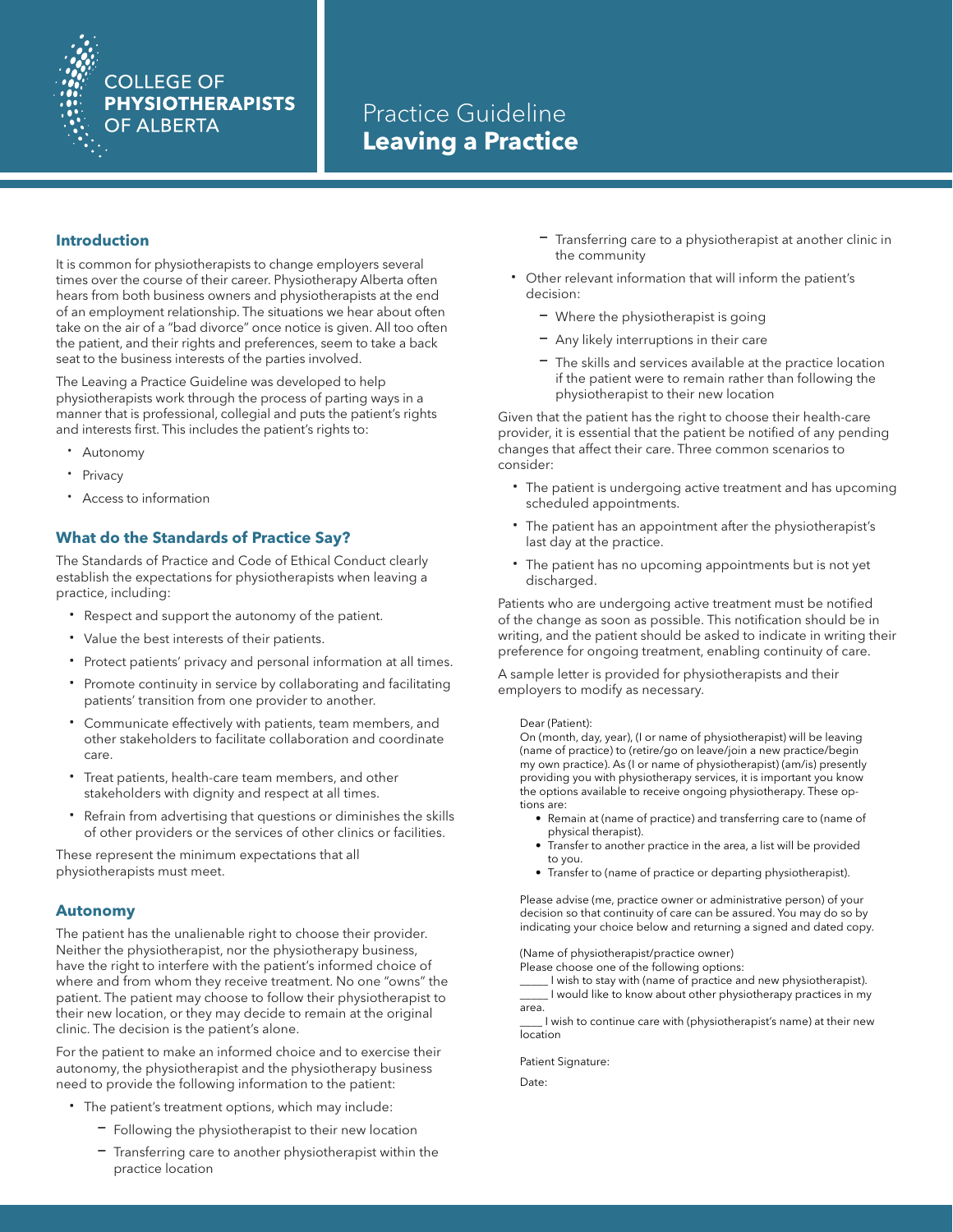In the case of the patient who has an appointment booked after the physiotherapist's last day, the patient needs to be contacted and advised of the change. This may be done by email or telephone and must include the content already described.

It is not acceptable for the patient to arrive at the clinic for their appointment expecting to see their physiotherapist only to be told that they will be seeing a different person.

In the case of patients who do not have an appointment scheduled nor a current plan for follow up, the physiotherapist should treat these patients as discharged and follow normal clinic procedures regarding the completion of discharge summaries and records before their last day.

If a patient who has been discharged later calls the practice wishing to re-book with the physiotherapist, they must be informed that the physiotherapist has left the practice and provided with information regarding their treatment options, including the physiotherapist's new location, if it is known.

It is not acceptable to book an appointment for the patient and not inform them that the physiotherapist has moved until they arrive.

It is also not acceptable for the former employer to withhold information about the physiotherapist's whereabouts to avoid a business loss.

## **Privacy**

Patients have the right to know that their private information is secure and that it will not be misused. This means that they must know:

- · Who the custodian of their health record is
- · How they can access their health information or make an amendment to it
- How the record is being protected
- · Have confidence that no unauthorized access to their private information is occurring

Among other things, this means that the patient is not contacted using email addresses or old phone numbers on file for marketing purposes when that information was collected for the purpose of providing care.

As physiotherapists increasingly adopt electronic record management, there is an ever-expanding set of private information (email, contact information, health information) that physiotherapists may have access to. Privacy practices need to keep pace with trends such as text and email interactions with patients, and "bring you own device" recordkeeping.

The custodian of private information is responsible to ensure ongoing access, secure storage, and appropriate destruction of private information. While a physiotherapist may be the custodian of patient information, unless specified in the physiotherapist's contract, the physiotherapy business is typically the custodian of patient records.

It is imperative that the physiotherapist and the physiotherapy business understand:

- · Who will be the custodian of private patient information?
- · How records will be retained
- · How access to private information will be provided should the physiotherapist need to generate a report on behalf of a former patient

## **Access to information**

Although the physical record of the patient's physiotherapy care is the property of the custodian, the information contained within the record is the property of the patient. Patients have the right to access their health information, to request an amendment, or to obtain copies of their private information without unreasonable barriers. Although a practice may charge a reasonable fee for the work related to generate a copy of a patient record, these fees must represent the actual costs of generating the chart copy. In some cases, the fees are specified in the privacy legislation that applies to the patient's care and practice setting.

Although physiotherapists may wish to have a copy of the records of patients who follow the physiotherapist to their new location, they should carefully consider the value of such a chart copy keeping in mind the expense to the patient, the expectation to re-evaluate the patient's progress throughout the course of treatment, and the need to obtain ongoing consent for treatment. Is a chart copy necessary?

If the patient chooses to move to the new practice and wishes to obtain a copy of their record, they should make this request. The departing physiotherapist should not make the request on behalf of the patient.

The physiotherapist must not access or copy the patient record or other patient private information to take with them without following formal processes for obtaining a chart copy, including obtaining patient consent.

## **Avoiding trouble**

Faced with the prospect of a bad divorce, the best prevention is a good "pre-nup."

Physiotherapy Alberta does not provide legal advice or resources regarding contracts. This does not mean that these issues are unimportant.

Physiotherapists and physiotherapy business owners are encouraged to know and understand the terms of their contracts and to seek independent legal advice regarding contract terms such as restrictive covenants (non-compete clauses).

It is recommended that contract terms address custodianship of patient records, how records will be retained, and how access to patient private information will be achieved should it be necessary for the physiotherapist to generate a report.

## **FAQs**

#### **1) I am leaving clinic "X" and I will be taking a copy of all my physiotherapy patients' charts. Is this OK?**

No. The physiotherapist should only have access to copies of the records of former patients if the patients have requested that a chart copy be prepared. The client, not the physiotherapist, makes this request.

The only exception would be if the physiotherapist and physiotherapy business owner have agreed that the physiotherapist will be the custodian of their patient records. In this case the physiotherapist takes on the responsibility to retain the patient records securely, ensure access to, and appropriately destroy patient records. In this case the physiotherapist would retain the original records, not a copy.